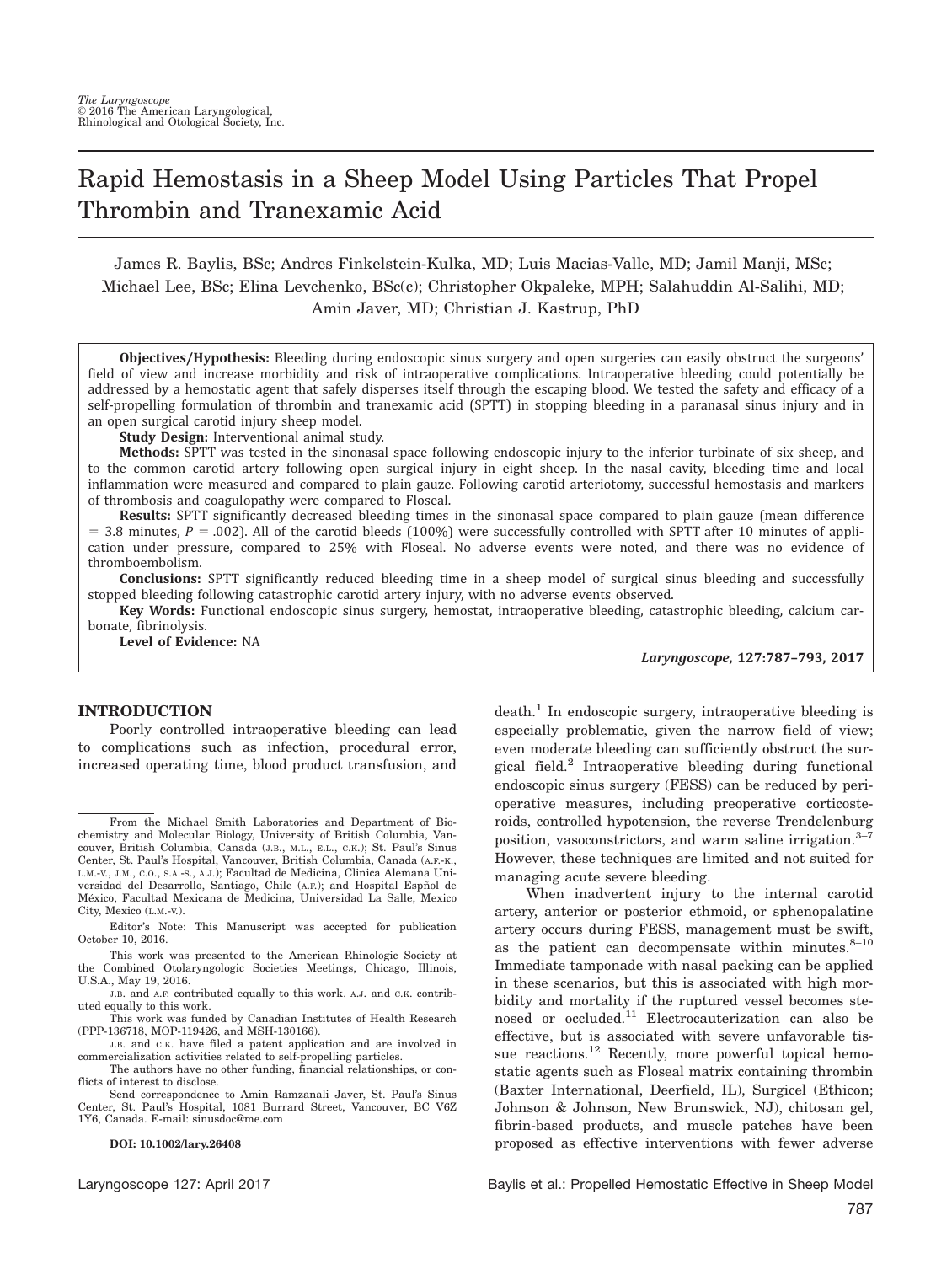events.13,14 Fortunately, such bleeds are rare, occurring in approximately 1% of patients undergoing pituitary surgery, and more frequently in complex skull base procedures.<sup>15</sup>

Topical hemostatic agents that contain thrombin, which is an endogenous coagulation enzyme, have emerged at the forefront for management of catastrophic surgical bleeding as well as intractable epistaxis.<sup>13,16</sup> One of these agents, Floseal, is known to worsen longterm surgical outcomes, such as by increasing granulation tissue and adhesions, but these are often considered acceptable losses in the context of severe bleeding scenarios.17,18 However, the applicabilities of these agents are inherently limited during FESS or during severe epistaxis. These topical agents are indicated only when bleeding sites can be visualized, which is often difficult.<sup>2</sup> When blood loss is severe, conventional topical agents cannot reach the damaged vasculature due to the rapid outflow of blood. We hypothesize that a self-propelling hemostatic agent, which can move through flowing blood to the bleeding wounds, would be more effective than current static hemostatic strategies used in epistaxis, FESS, and cases of catastrophic bleeding.

We have developed a self-propelling hemostatic agent that vigorously effervesces upon contact with blood.19 This agent consists of calcium carbonate (CaCO3) microparticles, thrombin, and tranexamic acid (TXA), which is an antifibrinolytic agent that is administered systemically. When applied to a wound,  $CaCO<sub>3</sub>$ propels and disperses thrombin and TXA against flow, thereby improving contact with the bleeding vasculature. This propulsion significantly reduced blood loss in multiple in vivo and in vitro models of hemorrhage; for example, when formulated upon gauze, it significantly increased survival in a swine femoral artery bleeding model of fatal junctional hemorrhage in combat settings.<sup>19,20</sup> Here, we tested to see whether this agent, a self-propelling formulation of thrombin and TXA (SPTT), is safe and effective in producing hemostasis in a sheep model of minor and major surgical bleeding.

## MATERIALS AND METHODS

## Preparation of SPTT

SPTT for application to turbinate injuries was prepared based on previously described methods.<sup>19</sup> To adsorb  $CaCO<sub>3</sub>$  and thrombin onto gauze,  $188$  mg of  $CaCO<sub>3</sub>$  microparticles (American Elements, Los Angeles, CA), 188  $\mu$ L glycine-buffered saline (GBS; 40 mM glycine, 171 mM NaCl, pH 7.2), and 0.34 mg human thrombin (specific activity =  $\sim$ 3,650 U/mg; Haematologic Technologies, Essex Junction, VT) were coincubated on ice for 20 minutes. Suspensions were diluted by addition of 188  $\mu$ L GBS, and pipetted onto  $2.5 \times 2.5$ -cm<sup>2</sup> pieces of Kerlix gauze (Covidien, Dublin, Ireland), which were then lyophilized. To load gauze with protonated TXA, 375  $\mu$ L TXA solution (2 M, pH 4.3; Chem-Impex International, Wood Dale, IL) was applied to an equal amount of Kerlix gauze, which was then baked for 30 minutes at  $120^{\circ}$ C. CaCO<sub>3</sub>-thrombin gauze and TXA gauze were layered to form SPTT immediately prior to application to the turbinate.

SPTT for application to carotid injuries was prepared similarly; Kerlix gauze measuring  $10 \times 10 \text{ cm}^2$  was loaded with 6.5

g CaCO<sub>3</sub> and 0.34 mg  $(1,250 \text{ IU})$  human thrombin, and a separate gauze of equal dimensions was loaded with 3.9 g of protonated TXA.

## Animal Preparation and Instrumentation

All procedures involving animals were approved by the University of British Columbia Animal Care Committee (protocol #A14-0172) and performed according to Canadian Council on Animal Care guidelines. Dorset cross sheep (average bodyweight  $= 51$  kg) were induced using 4 to 6 mg/kg of intravenous propofol. Animals were then intubated and maintained on isoflurane anesthesia (2%–5%). Ketoprofen (3 mg/kg) was given subcutaneously to manage postoperative pain, and an esophageal tube was placed to prevent bloat. Heart rate, electrocardiogram, noninvasive blood pressure, expired carbon dioxide, inspired and expired isoflurane, oxygen saturation, and temperature were monitored throughout all procedures.

## Initial Biopsy and Initiation of Hemorrhage

Six sheep were included in this part of the study. Nasal cavities were explored with a  $0^{\circ}$  rigid endoscope, and inferior turbinates were identified. Using right- and left-angled 3-mm through-cutting Toffel punches (Access 11-371, 11-372), a turbinate biopsy/injury was performed in the medial aspect of the middle third (posterior injury). SPTT gauze or plain gauze, which was deidentified to the operator, was applied to the site of the injury for 60 seconds using Blakesley forceps. After gauze removal, bleeding was monitored endoscopically for 10 minutes. Neither gauze contained any other agents to reduce nasal trauma during gauze removal. Attempts to quantify volumetric blood loss were unsuccessful, as suction could not be applied concomitantly with compression and endoscopic visualization of the injury site. Additionally, it was not possible to quantify any blood that may have flowed posteriorly into the nasopharynx. This procedure was replicated to produce a posterior injury on the contralateral side. After bleeding from each posterior injury had abated, the posterior injury sites were covered with gauze to prevent anterograde flow of any SPTT residue. Following this, similar injuries were repeated anteriorly and placed 1 cm posterior to the head of the inferior turbinate (anterior injury). Four injuries were completed per animal, for a total of 24 injuries over six sheep. Following randomization of the first injury, the remaining three injuries were assigned such that each turbinate received both treatments, and treatment assignments on the contralateral turbinate were reversed anterior–posterior. Animals were recovered and monitored for 2 days.

To test whether SPTT was associated with any mediumterm adverse events, four separate sheep were used. Bleeding was initiated and treated as described above, except that each turbinate received only one biopsy/injury (two total per sheep), and each sheep was treated with either SPTT containing 156 IU of thrombin or Floseal containing an equal dose of thrombin. Animals were recovered and monitored for 15 or 17 days for any changes to behavior or vital signs.

## Carotid Artery Injury

Eight sheep were included in this part of the study. While anesthetized, a midline vertical neck incision was performed, and dissection was completed until identification of the strap muscles. The deep neck facial layers were followed until the right carotid sheath was identified. The common carotid artery was dissected away from surrounding tissues to obtain a minimum of 5 cm of artery exposure. The artery was clamped proximally and punctured using an 11-blade scalpel, to enable a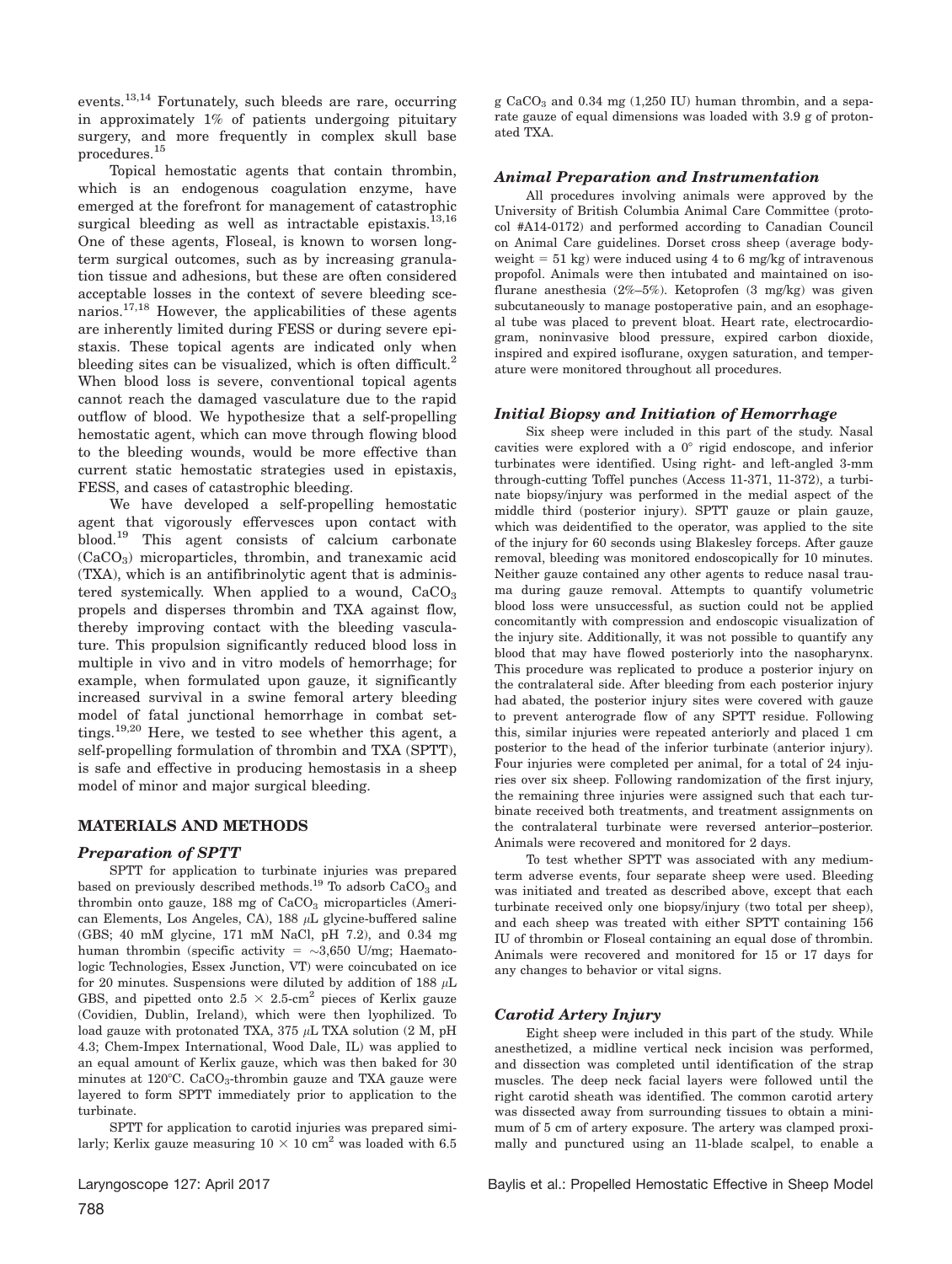standard arteriotomy using a 4-mm endoscopic mushroom punch. Punch injuries are regularly used for testing the efficacy of hemostatic agents in large animal models of hemorrhage, although a linear vascular injury could have been used to cause even greater bleeding. $^{21,22}$  Clamps were released to initiate bleeding. After 3 seconds of free bleeding and with the operator blinded, SPTT gauze or gauze containing Floseal with an equal amount of thrombin (1,250 IU) was directly applied to the puncture site. Plain gauze pack was mounted above the SPTT or Floseal gauze, and 36 N (8 lb) of force was applied for 10 minutes. Local pressure to the internal carotid is a maneuver clinically accepted in neck surgery and endoscopic procedures; however, the magnitude and direction of pressure may differ between clinical scenarios. Bleeding was assessed after 10 minutes by releasing pressure, and visualizing the injury without removal of the SPTT or Floseal gauze. If hemostasis was achieved, the final gauze was removed and recurrence of hemorrhage was recorded. Carotid arteries were then ligated and animals were euthanized by sodium pentobarbital overdose (120 mg/kg intravenously). Once again, bleeding volumes could not be accurately measured in this model due to the high pressure and projectile nature of the bleed, which flooded the surgical field rapidly after injury.

#### Histology, Coagulation Analysis, and Necropsy

Biopsies of turbinate injury sites at baseline and at 48 hours post-treatment were examined histologically. These images were scored by a blinded, certified pathologist for inflammation, ulceration, infiltrate, and inflammatory debris using the following scale:  $0 = normal$  microscopic findings,  $1 =$ minimal,  $2 =$  mild,  $3 =$  moderate,  $4 =$  severe. Blood was collected at baseline, 48 hours after turbinate injury, and approximately 20 minutes after carotid injury to measure semiquantitative fibrinogen concentration, D-dimer levels, hemoglobin, hematocrit, platelet count, prothrombin time (PT), and activated partial thromboplastin times (APTT). Following sacrifice, carotid arteries were excised and grossly examined for any vessel occlusion. Cadavers were necropsied, and brains, lungs, and hearts were grossly examined for ischemic or infarctive lesions.

### Statistical Analysis

All statistical analyses were performed with Prism 5 (GraphPad Software, San Diego, CA). Bleeding times, pathologist scores, and coagulation parameters were compared by Mann-Whitney  $U$  test. When a group of baseline pathologist scores or semiquantitative fibrinogen concentrations were each the same value, comparisons were made with a Wilcoxon signed-rank test.

## RESULTS

After turbinate injuries, sites receiving SPTT bled for  $5.09 \pm 2.25$  minutes (mean  $\pm$  standard error), compared to 8.21  $\pm$  2.16 minutes for plain gauze sites (P = .002, Fig. 1B). Four of the 12 control sites did not achieve hemostasis within 10 minutes, whereas all SPTT sites did. To confirm that the location of turbinate injury did not significantly affect bleed times, anterior and posterior sites that had received the same treatment were compared. Anterior and posterior SPTT sites were not significantly different, bleeding for  $5.32 \pm 2.85$ minutes and  $4.85 \pm 1.70$  minutes, respectively ( $P = .76$ ). Similarly, anterior and posterior control sites were not



Fig. 1. Self-propelling formulation of thrombin and tranexamic acid (SPTT) decreases bleed times following turbinate injury. (A) Schematic showing SPTT-loaded gauze being applied paranasally and SPTT particles rapidly delivering cargo through blood flow. (B) Bleed times following turbinate injury and application of hemostatic agent. n = 12.  $^{\ast}P$  < .01. Error bars represent standard error of the mean. [Color figure can be viewed in the online issue, which is available at [www.laryngoscope.com](http://www.laryngoscope.com).]

significantly different, bleeding for 7.94  $\pm$  2.26 minutes and 8.47  $\pm$  2.22 minutes, respectively (P = .43).

At baseline, all pathologist scores for ulceration, infiltration, inflammation, and inflammatory debris were 0 except for one inflammation score of 1 (Fig. 2). Two days after turbinate injury, mean scores for each parameter increased for SPTT and control sites; however, significant differences were only seen when comparing baseline inflammation with SPTT  $(P = .01)$  and baseline ulceration with control  $(P = .05;$  Table I). There were no significant differences in pathologist scores between SPTT sites and control sites.

Following carotid artery injury and compression, SPTT stopped bleeding in 100% (four of four) cases when dressings remained in place (Table II). When the dressings were fully removed, rebleeding occurred in 75% (three of four) of these injuries. Floseal stopped bleeding in 25% (one of four) injuries, and this injury did not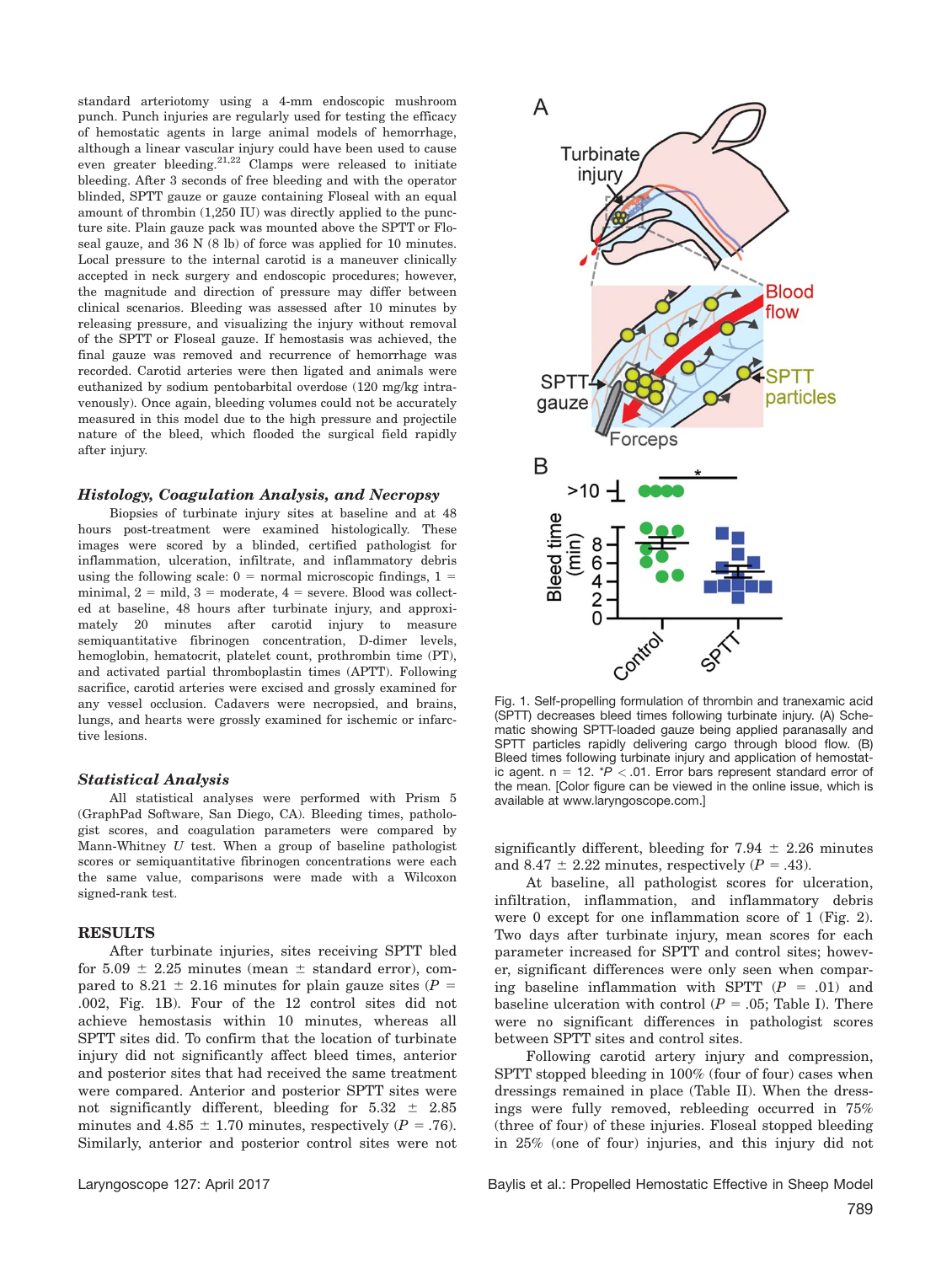

Fig. 2. Assessing self-propelling formulation of thrombin and tranexamic acid (SPTT)'s local tissue damage in the inferior turbinate following injury and treatment. (A) Representative histopathological images of turbinate epithelium at baseline and 2 days postinjury. Scale bar = 150  $\mu$ m. (B–E) Pathologist scores for inflammation, ulceration, infiltrate, and inflammatory debris of turbinate biopsies 2 days postinjury. Error bars represent standard error of the mean.  $n = 7-23$ . \*P < .05. [Color figure can be viewed in the online issue, which is available at [www.laryngoscope.com.](http://www.laryngoscope.com)]

rebleed when the dressing was removed. In animals that did not achieve hemostasis following removal of dressings, bleeding was severe and not expected to halt without further intervention.

Baseline hemoglobin concentrations were  $93 \pm 6$ mg/mL, hematocrits were  $0.28 \pm 0.02$ , and platelet counts were  $266 \pm 96$   $10^9$ /L (Fig. 3). PT and APTT were  $13.7 \pm 0.9$  seconds and  $35.5 \pm 6.5$  seconds, respectively. Semiquantitative fibrinogen concentration was 1.0 mg/ mL for each sample. D-dimer concentrations were 176  $\pm$ 78.7 ng/mL (Fig. 4). Two days following turbinate injury, no parameter changed significantly except hemoglobin. Additionally, D-dimer levels did not differ significantly between any time points or between sheep that received SPTT or Floseal to their carotid injuries  $(P > .05)$ .

No occluded vessels were found in any animal postmortem. No signs of thromboembolism or ischemia were found during gross inspection and histopathology of heart, brain, and lungs. No animal showed any major

changes in behavior or vitals within 15 or 17 days following turbinate injury.

## DISCUSSION

During FESS and cases of epistaxis, mild to moderate bleeding is common and can be managed easily without long-term sequelae; however, profuse blood loss can be very difficult to manage and could increase morbidity and mortality. Various hemostatic agents have been developed for sinus surgery and primary epistaxis, but blood flow pushes these agents away from the bleeding site, decreasing their contact times and their ability to form stable clots. The sheep model used here was a remarkable replication of the most relevant clinical bleeding events faced by rhinologists. The turbinate injury model accurately represents common FESS bleeding and primary epistaxis events, whereas the carotid bleed model reflects the most catastrophic scenarios. Both injuries were easily induced and highly reproducible, and

| TABI F L<br>Probability Values Comparing Pathologist Scores of Turbinate<br>Biopsies at Baseline and 2 Days After Injury Was Treated.<br>Baseline vs.<br>Baseline vs.<br>Control<br>SPTT<br>Inflammation<br>.74<br>.06<br>.01<br>Ulceration<br>.15<br>.05<br>.06<br>Infiltrate<br>.50<br>.35<br>.57<br>Inflammatory debris<br>.17<br>.15<br>.66 |  |                     |
|-------------------------------------------------------------------------------------------------------------------------------------------------------------------------------------------------------------------------------------------------------------------------------------------------------------------------------------------------|--|---------------------|
|                                                                                                                                                                                                                                                                                                                                                 |  |                     |
|                                                                                                                                                                                                                                                                                                                                                 |  | SPTT vs.<br>Control |
|                                                                                                                                                                                                                                                                                                                                                 |  |                     |
|                                                                                                                                                                                                                                                                                                                                                 |  |                     |
|                                                                                                                                                                                                                                                                                                                                                 |  |                     |
|                                                                                                                                                                                                                                                                                                                                                 |  |                     |

 $SPTT = self-propelling$  formulation of thrombin and tranexamic acid.

|                                                                                                       |                   | TABI F II.     |                         |                |  |
|-------------------------------------------------------------------------------------------------------|-------------------|----------------|-------------------------|----------------|--|
| The Proportion of Carotid Artery Injuries That Achieved<br>Hemostasis Within 10 Minutes of Treatment. |                   |                |                         |                |  |
|                                                                                                       | Dressing on Wound |                | <b>Dressing Removed</b> |                |  |
|                                                                                                       | <b>SPTT</b>       | <b>FLOSEAL</b> | SPTT                    | <b>FLOSEAL</b> |  |
| Achieved<br>hemostasis                                                                                | 100% (4/4)        | 25% (1/4)      | 25% (1/4)               | 25% (1/4)      |  |

Each agent was loaded onto gauze and compressed in the wound with 36 N of pressure.

 $SPTT = self-propelling$  formulation of thrombin and tranexamic acid.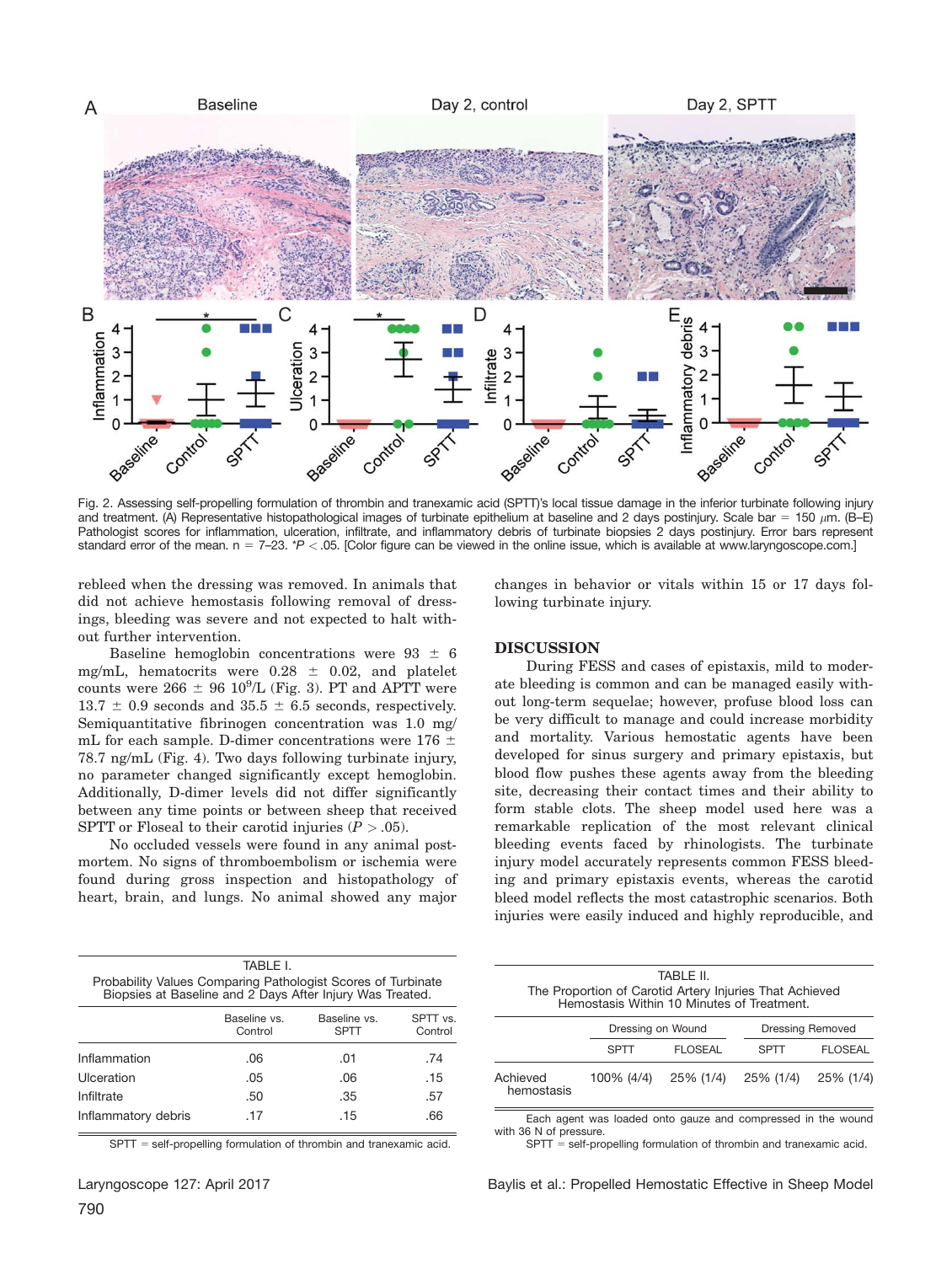

Fig. 3. Hematological analysis of venous blood samples at presurgical baseline and 48 hours after turbinate injury and hemostatic treatment, including hemoglobin, hematocrit, platelet count, prothrombin time, activated partial thromboplastin time, and semiquantitative fibrinogen. Error bars represent standard error of the mean.  $n = 5-6$ . SPTT = self-propelling formulation of thrombin and tranexamic acid. [Color figure can be viewed in the online issue, which is available at [www.laryngoscope.com](http://www.laryngoscope.com).]

thus work is ongoing to validate this sheep model for research in FESS.<sup>23,24</sup>

In this study, we show that SPTT stopped both protracted surgical epistaxis and massive carotid bleeding, and we detected no adverse events. Therefore, SPTT may become an invaluable agent to reduce bleeding and improve patient outcomes in a variety of FESS and difficult epistaxis scenarios where current treatments are slow or fail to achieve hemostasis.

In the turbinate injury model, SPTT significantly decreased and nearly halved bleeding times compared to controls that received only local pressure with plain gauze. In sinus surgery, SPTT could improve field of view to allow for more complete surgery while reducing operating time and incidence of complications associated with profuse and continued bleeding.

Treatment of turbinate injuries with SPTT did not cause any more local tissue damage than plain gauze alone, even without irrigation or use of corticosteroids.<sup>25</sup> Some packing agents have been shown to increase granulation tissue and adhesions in patients, which require subsequent lysis.17,18 Specifically, gelatin-containing resorbable hemostatic agents, such as Floseal and Gelfoam (Pfizer, New York, NY), have been shown to worsen inflammation, elicit foreign body reactions, and cause fibrosis potentially leading to adhesions.26–28 Although some of these agents also contain thrombin, thrombin is suggested to be uninvolved in adhesion formation.<sup>18</sup> Therefore, a thrombin-containing gelatin-free hemostatic agent, such as SPTT, which can achieve rapid hemostasis without causing increased inflammation, would be very desirable. However, further studies are required to determine how SPTT compares to other hemostatic agents regarding long-term sequelae relating to inflammation and healing, such as fibrosis or adhesions over months following application.

Powerful hemostatic agents, such as thrombin, carry risks of thrombosis, especially following application to major vessels such as carotid arteries.29 To determine whether SPTT caused thrombosis, systemic D-dimer concentrations were measured. D-dimer concentrations are measured to clinically rule out thrombosis. D-dimer levels that can rule out thrombosis have not been established for sheep; however, all concentrations measured here are within normal ranges for sheep, humans, and other laboratory animals, such as dogs.30,31 Furthermore, D-dimer concentrations at 48 hours after turbinate injury did not differ significantly from baseline, suggesting no incidence of thromboembolism. $32$ 



line, 2 days following turbinate injury, and 20 to 30 minutes following carotid injury and hemostatic treatment. Error bars represent standard error of the mean.  $n = 3-6$ . SPTT = self-propelling formulation of thrombin and tranexamic acid. [Color figure can be viewed in the online issue, which is available at [www.laryngoscope.](http://www.laryngoscope.com) [com.](http://www.laryngoscope.com)]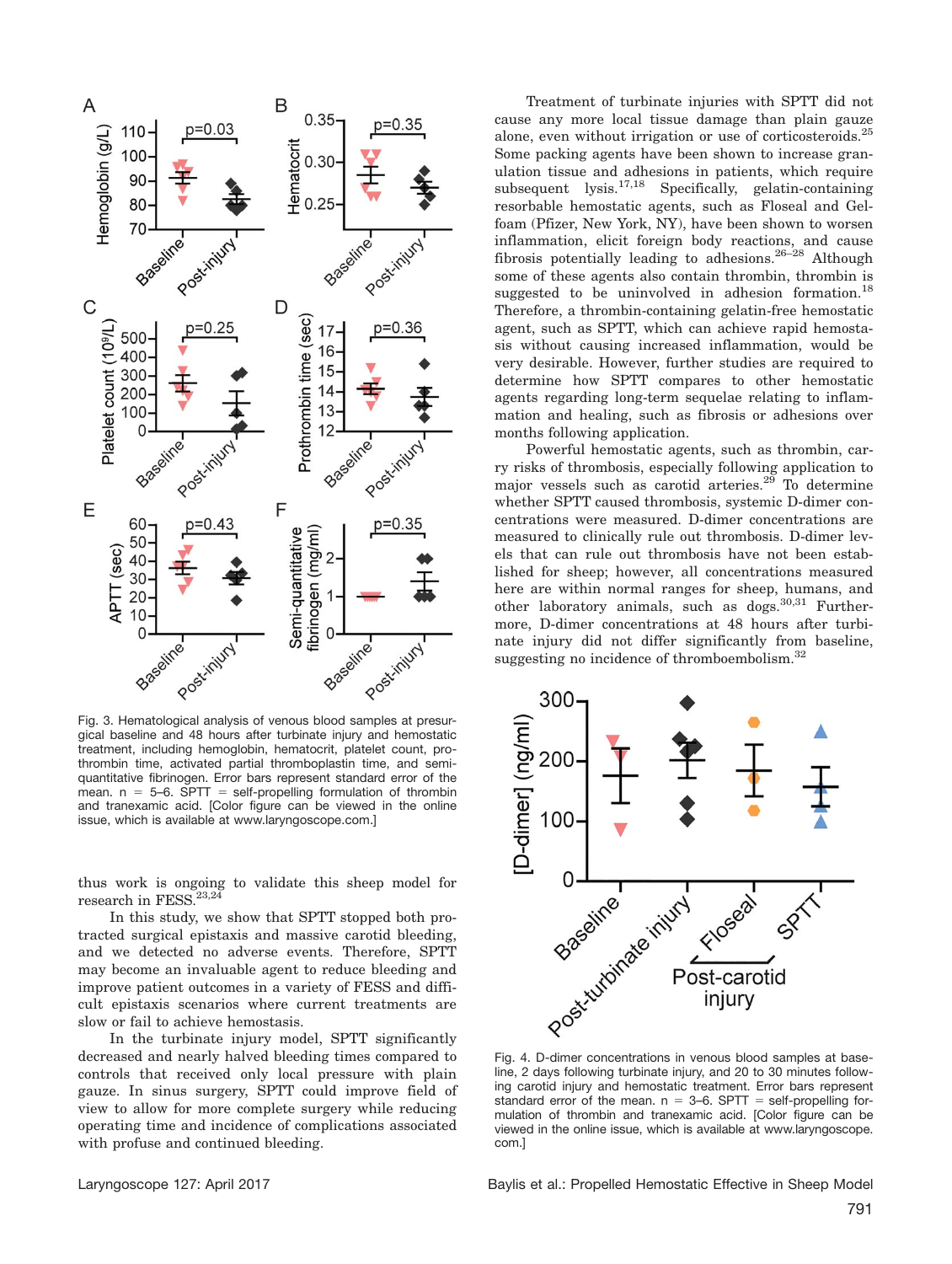Similarly, of the other blood count parameters measured, only hemoglobin significantly differed between baseline and 48 hours post-application. No signs of pain or adverse events were observed up to 17 days after treatment. Together, these results suggest that no significant thrombotic events occurred and that the risk of thrombosis associated with paranasal application of SPTT is low. However, further preclinical studies involving larger numbers of animals are required to demonstrate this rigorously, and to translate this technology for use in humans.

In this model, SPTT also effectively stopped bleeding from the common carotid artery, which is a highflow, high-pressure bleed that is a catastrophic complication of surgery. There have been conflicting reports regarding which hemostatic agent should be used in the event of an endoscopic carotid artery bleed. One study, which used a live sheep endoscopic carotid artery injury model, concluded that the U-clip and the muscle patch are superior to Floseal, oxidized regenerated cellulose, and chitosan gel.33 However, a systematic review that included different endoscopic and open surgical approaches showed that Floseal was superior in reducing blood loss.<sup>13</sup> Given that our carotid injury model was an open approach, we chose to compare SPTT to Floseal. When clot disruption was avoided, by allowing the gauze to remain adhered to the bleeding site, SPTT achieved hemostasis in more sheep than Floseal. This strongly suggests that SPTT may be an effective clinical treatment of catastrophic intraoperative bleeding. However, further studies are required to demonstrate SPTT's efficacy and superiority to clinical standards, such as the muscle patch, and to optimize SPTT's formulation and method of application.

No signs of thromboembolism were seen by gross inspection or histopathology of heart, brain, and lungs in any animals treated with SPTT or Floseal. However, additional studies that investigate long-term embolic, thrombotic, or ischemic risks associated with using SPTT for major arterial bleeds are required. These studies are especially pertinent to test SPTT's safety in carotid injuries, as the model presented here did not allow recovery of the animals or time for neurological deficits and secondary ischemic strokes to manifest.<sup>34</sup>

## **CONCLUSION**

This study has demonstrated that self-propelling thrombin- and TXA-loaded particles can effectively treat bleeding in an endoscopic sinus surgery and open carotid injury model. Following turbinate injury, SPTT achieved hemostasis significantly faster than standard gauze packing. There was no indication that SPTT caused any local tissue damage or systemic thrombosis. Moreover, SPTT remarkably stopped catastrophic bleeding following carotid artery injury and preliminary results suggest its efficacy is comparable or superior to clinical standards for managing severe bleeding. Although this selfpropelled particle-based hemostatic agent was efficacious and did not have adverse effects in this model, further preclinical studies are required to fully understand its longer-term safety risks prior to clinical testing.

## Acknowledgment

The authors thank J. H. Yeon, University of British Columbia (UBC) Animal Care Services, and the UBC Centre for Comparative Medicine for helpful suggestions.

## BIBLIOGRAPHY

- 1. Marietta M, Facchini L, Pedrazzi P, Busani S, Torelli G. Pathophysiology of bleeding in surgery. Transplant Proc 2006;38:812–814.
- 2. Athanasiadis T, Beule A, Embate J, Steinmeier E, Field J, Wormald PJ. Standardized video-endoscopy and surgical field grading scale for endoscopic sinus surgery: a multi-centre study. Laryngoscope 2008;118:314-319.
- 3. Wright ED, Agrawal S. Impact of Perioperative systemic steroids on surgical outcomes in patients with chronic rhinosinusitis with polyposis: evaluation with the novel Perioperative Sinus Endoscopy (POSE) scoring system. Laryngoscope 2007;117:1–28.
- 4. Boonmak S, Boonmak P, Laopaiboon M. Deliberate hypotension with propofol under anaesthesia for functional endoscopic sinus surgery (FESS). Cochrane Database Syst Rev 2013;(6):CD006623.
- 5. Hathorn IF, Habib A-RR, Manji J, Javer AR. Comparing the reverse Trendelenburg and horizontal position for endoscopic sinus surgery: a randomized controlled trial. Otolaryngol Head Neck Surg 2013;148:308– 313.
- 6. Lee TJ, Huang CC, Chang PH, Chang CJ, Chen YW. Hemostasis during functional endoscopic sinus surgery: the effect of local infiltration with adrenaline. Otolaryngol Head Neck Surg 2009;140:209–214.
- 7. Gan EC, Alsaleh S, Manji J, Habib AR, Amanian A, Javer AR. Hemostatic effect of hot saline irrigation during functional endoscopic sinus surgery: a randomized controlled trial. Int Forum Allergy Rhinol 2014;4:877–884.
- 8. Pepper JP, Wadhwa AK, Tsai F, Shibuya T, Wong BJF. Cavernous carotid injury during functional endoscopic sinus surgery: case presentations and guidelines for optimal management. Am J Rhinol 2007;21:105–109.
- 9. Chin OY, Ghosh R, Fang CH, Baredes S, Liu JK, Eloy JA. Internal carotid artery injury in endoscopic endonasal surgery: a systematic review. Laryngoscope 2016;126:582–590.
- 10. Weidenbecher M, Huk WJ, Iro H. Internal carotid artery injury during functional endoscopic sinus surgery and its management. Eur Arch Otorhinolaryngol 2005;262:640–645.
- 11. Anand VK, Alemar GO, Sanders TS. Management of the internal carotid-
- artery during carotid-body tumor surgery. *Laryngoscope* 1995;105:231–235.<br>12. Jensen SS, Yazdi PM, Hjorting-Hansen E, Bosshardt DD, von Arx T. Haemostatic effect and tissue reactions of methods and agents used for haemorrhage control in apical surgery. Int Endod J 2010;43:57–63.
- 13. Echave M, Oyagueez I, Casado MA. Use of Floseal®, a human gelatinethrombin matrix sealant, in surgery: a systematic review. BMC Surg 2014;14:111.
- 14. Padhye V, Valentine R, Sacks R, et al. Coping with catastrophe: the value of endoscopic vascular injury training. *Int Forum Allergy Rhinol* 2015;5: 247–252.
- 15. Solares CA, Ong YK, Carrau RL, et al. Prevention and management of vascular injuries in endoscopic surgery of the sinonasal tract and skull base. Otolaryngol Clin North Am 2010;43:817–825.
- 16. Oz MC, Cosgrove DM, Badduke BR, et al. Controlled clinical trial of a novel hemostatic agent in cardiac surgery. Ann Thorac Surg 2000;69:1376– 1382.
- 17. Chandra RK, Conley DB, Haines GK, Kern RC. Long-term effects of Flo-Seal(TM) packing after endoscopic sinus surgery. Am J Rhinol 2005;19: 240–243.
- 18. Chandra RK, Conley DB, Kern RC. The effect of FloSeal on mucosal healing after endoscopic sinus surgery: a comparison with thrombin-soaked gelatin foam. Am J Rhinol 2003;17:51–55.
- 19. Baylis JR, Yeon JH, Thomson MH, et al. Self-propelled particles that transport cargo through flowing blood and halt hemorrhage. Sci Adv 2015;1:e1500379.
- 20. Baylis JR, St. John AE, Wang X, et al. Self-propelled dressings containing thrombin and tranexamic acid improve short-term survival in a swine model of lethal junctional hemorrhage. Shock 2016;46(3 suppl 1):123–128.
- 21. Kheirabadi BS, Arnaud F, McCarron R, et al. Development of a standard swine hemorrhage model for efficacy assessment of topical hemostatic agents. J Trauma 2011;71(1 suppl):S139–S146.
- 22. Padhye V, Valentine R, Paramasivan S, et al. Early and late complications of endoscopic hemostatic techniques following different carotid artery injury characteristics. Int Forum Allergy Rhinol 2014;4:651–657.
- 23. Acar B, Gunbey E, Babademez MA, Karabulut H, Gunbey HP, Karasen RM. Utilization and dissection for endoscopic sinus surgery training in the residency program. J Craniofac Surg 2010;21:1715–1718.
- 24. Gardiner Q, Oluwole M, Tan L, White PS. An animal model for training in endoscopic nasal and sinus surgery. J Laryngol Otol 1996;110:425–428.
- 25. Shoman N, Gheriani H, Flamer D, Javer A. Prospective, double-blind, randomized trial evaluating patient satisfaction, bleeding, and wound healing using biodegradable synthetic polyurethane foam (NasoPore) as a middle meatal spacer in functional endoscopic sinus surgery. J Otolaryngol Head Neck Surg 2009;38:112–118.
- 26. Clapp B, Santillan A. Small bowel obstruction after FloSeal use. JSLS 2011;15:361–364.